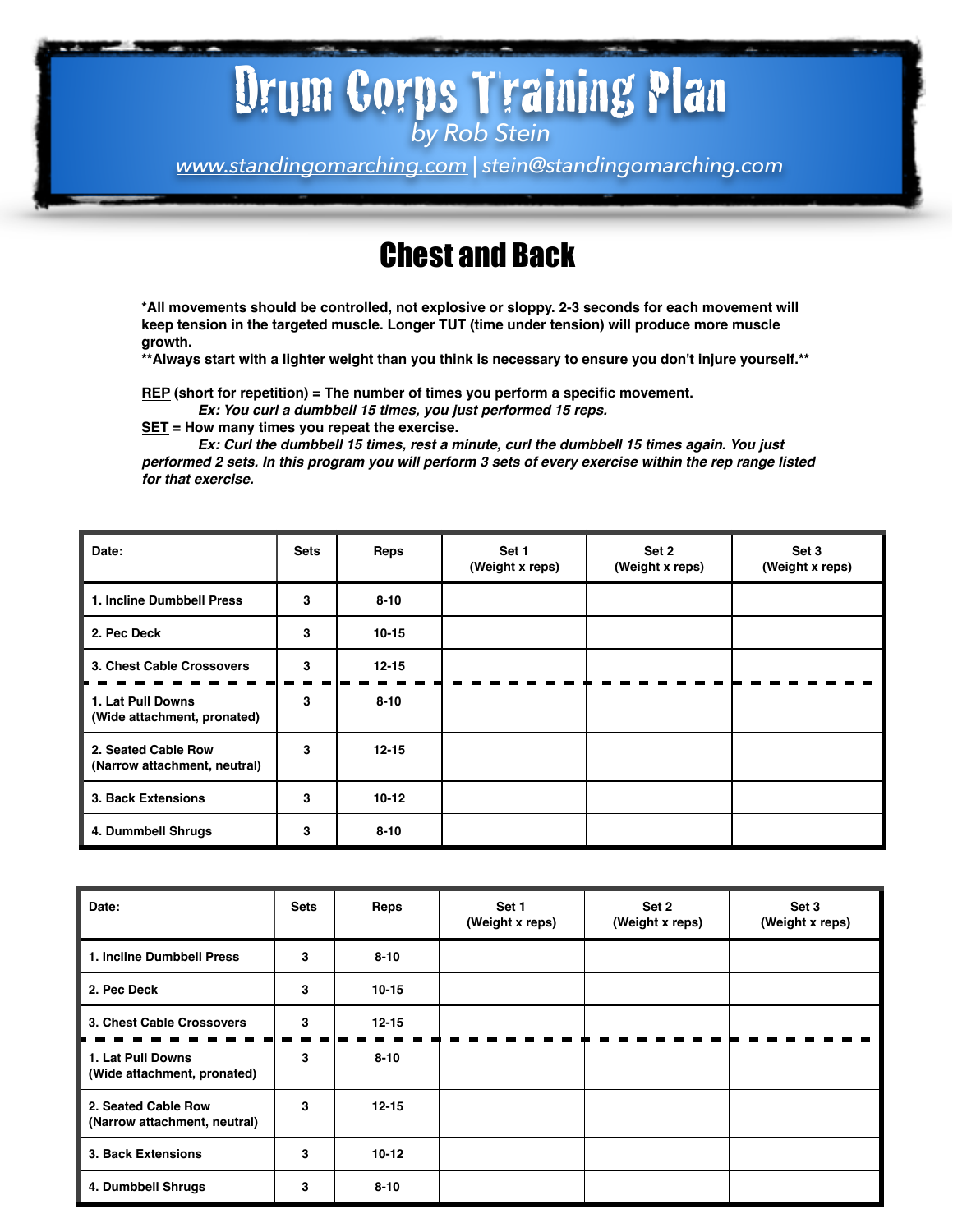### Drum Corps Training Plan *by Rob Stein*

*[www.standingomarching.com](http://www.standingomarching.com) | stein@standingomarching.com*

#### Arms and Calves

**\*All movements should be controlled, not explosive or sloppy. 2-3 seconds for each movement will keep tension in the targeted muscle. Longer TUT (time under tension) will produce more muscle growth.** 

**\*\*Always start with a lighter weight than you think is necessary to ensure you don't injure yourself.\*\***

**REP (short for repetition) = The number of times you perform a specific movement.** 

*Ex: You curl a dumbbell 15 times, you just performed 15 reps.*

**SET = How many times you repeat the exercise.**

*Ex: Curl the dumbbell 15 times, rest a minute, curl the dumbbell 15 times again. You just performed 2 sets. In this program you will perform 3 sets of every exercise within the rep range listed for that exercise.*

| Date:                                         | <b>Sets</b> | Reps      | Set 1<br>(Weight x reps) | Set 2<br>(Weight x reps) | Set 3<br>(Weight x reps) |
|-----------------------------------------------|-------------|-----------|--------------------------|--------------------------|--------------------------|
| 1. EZ Bar Curls<br>(Narrow, supinated)        | 3           | $8 - 10$  |                          |                          |                          |
| 2. Dumbbell Hammer Curls<br>(Neutral)         | 3           | $10 - 15$ |                          |                          |                          |
| 3. Cable Curls w/ Straight Bar<br>(Supinated) | 3           | $12 - 15$ |                          |                          |                          |
| 1. V-Bar Pushdown                             | 3           | $8 - 10$  |                          |                          |                          |
| 2. Rope Pulldown                              | 3           | $10 - 15$ |                          |                          |                          |
| 3. Overhead Tricep Extension                  | 3           | $12 - 15$ |                          |                          |                          |
| 1. Seated Calf Raise                          | 3           | $15 - 20$ |                          |                          |                          |
| 2. Standing Calf Raise                        | 3           | $10 - 12$ |                          |                          |                          |

| Date:                                         | <b>Sets</b> | Reps      | Set 1<br>(Weight x reps) | Set 2<br>(Weight x reps) | Set 3<br>(Weight x reps) |
|-----------------------------------------------|-------------|-----------|--------------------------|--------------------------|--------------------------|
| 1. EZ Bar Curls<br>(Narrow, supinated)        | 3           | $8 - 10$  |                          |                          |                          |
| 2. Dumbbell Hammer Curls<br>(Neutral)         | 3           | $10 - 15$ |                          |                          |                          |
| 3. Cable Curls w/ Straight Bar<br>(Supinated) | 3           | $12 - 15$ |                          |                          |                          |
| 1. V-Bar Pushdown                             | 3           | $8 - 10$  |                          |                          |                          |
| 2. Rope Pulldown                              | 3           | $10 - 15$ |                          |                          |                          |
| 3. Overhead Tricep Extension                  | 3           | $12 - 15$ |                          |                          |                          |
| 1. Seated Calf Raise                          | 3           | $15 - 20$ |                          |                          |                          |
| 2. Standing Calf Raise                        | 3           | $10-12$   |                          |                          |                          |